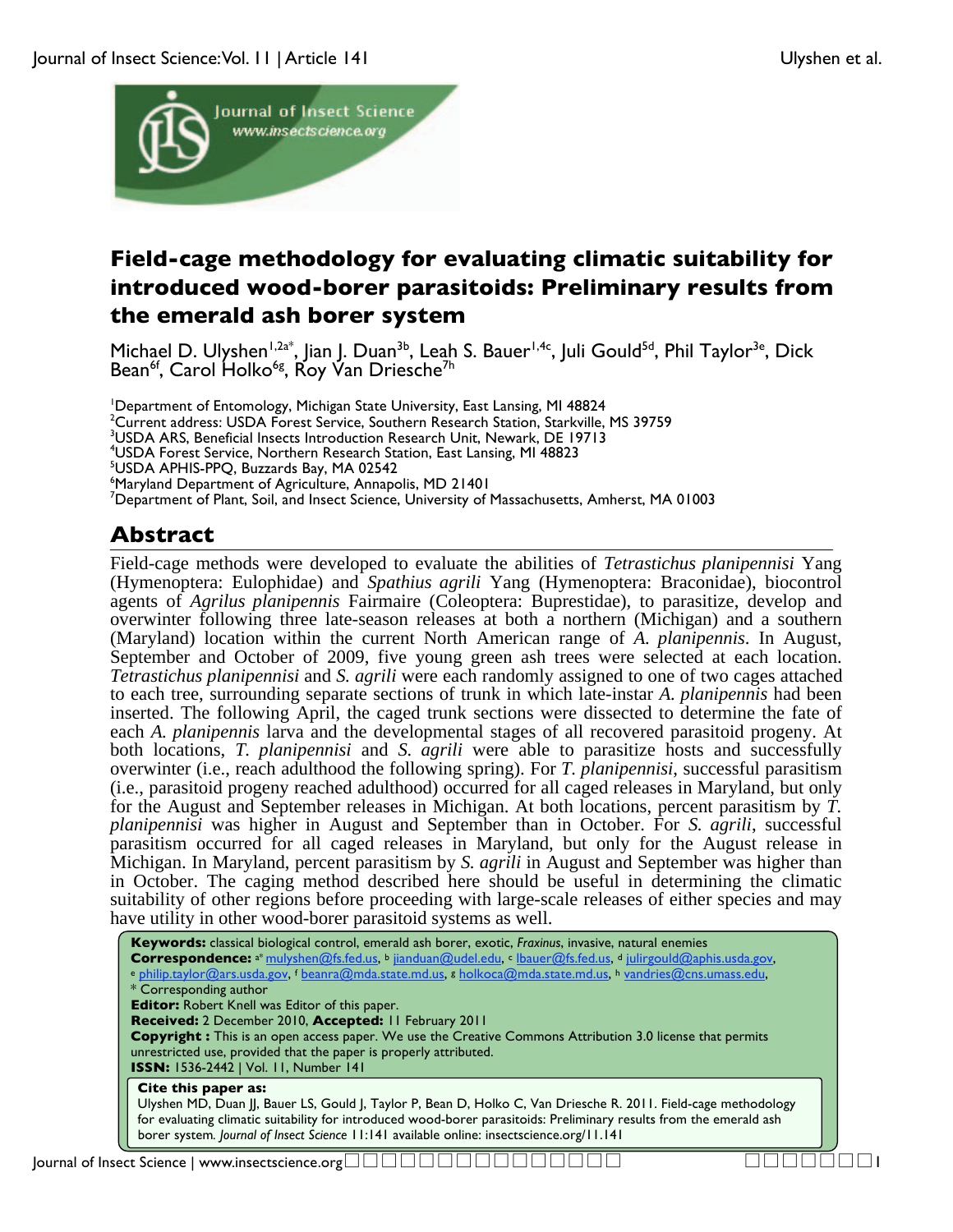## **Introduction**

Although less than a decade has passed since the emerald ash borer, *Agrilus planipennis* Fairmaire (Coleoptera: Buprestidae), an invasive beetle from Asia, was first identified as the cause of ash tree (*Fraxinus* spp.) mortality in North America (Haack et al. 2002), the species has already become one of the most ecologically and economically significant invasive forest pests in North America (Gandhi and Herms 2009; Kovacs et al. 2010). In Michigan alone, *A. planipennis* has killed an estimated 40 million ash trees, with tens of millions more killed in other infested states and provinces (Emerald Ash Borer Information 2009). Efforts by regulatory agencies to eradicate *A. planipennis* were unsuccessful, and chemical control options are expensive (Sadof 2010), temporary, and not suited for widespread use (Poland and McCullough 2006; Herms et al. 2009). Although woodpeckers (Lindell et al. 2008) and some native parasitoid species (Cappaert and McCullough 2009) are important natural enemies of *A. planipennis* in North America, their overall impact is insufficient to reduce *A. planipennis* population densities below a lethal threshold for most ash trees (Bauer et al. 2004; Duan et al. 2009; Kula et al. 2010). A classical biological control program, involving three Hymenopteran parasitoids of *A. planipennis* in China (Liu et al. 2003, 2007; Gould et al. 2005), is under way in several infested states. The two larval parasitoids, *Tetrastichus planipennisi* Yang (Eulophidae) and *Spathius agrili* Yang (Braconidae), have so far been released in Michigan, Maryland, Ohio, and Illinois.

*Tetrastichus planipennisi* is a gregarious koinobiont endoparasitoid that preferentially parasitizes large larvae (Liu et al. 2003; Yang et al. 2006; Liu and Bauer 2007; Ulyshen et al. 2010b; Ulyshen et al. in press). Adults range from 1.6 to 4.1 mm in length with a female to male sex ratio of  $\sim 2.5:1$  (Yang et al. 2006). *Agrilus planipennis* larvae parasitized by *T. planipennisi* remain active and continue to feed for about a week. Between 4 and 172 offspring are produced per host (Ulyshen et al. 2010a). After consuming the host larva, parasitoid larvae exit from the integument and pupate within the *A. planipennis* gallery (Yang et al. 2006). In China, four or more generations are produced per year and levels of parasitism average 22.4% (Liu et al. 2007), ranging from 0% to 65% (Liu et al. 2003; Liu et al. 2007). Although *T. planipennisi* overwinters as larvae or pupae in a dormant state (pers. obs.; Liu et al. 2007), there is no evidence that the species enters diapause.

*Spathius agrili* is a gregarious idiobiont ectoparasitoid that also prefers to parasitize older *A. planipennis* larvae (Yang et al. 2005). Adults range from 3.4 to 4.3 mm in length with a female to male sex ratio of  $\sim$  3:1 (Yang et al. 2005). Females permanently paralyze their hosts by envenomation when ovipositing and produce 1–20 offspring per host (Yang et al. 2005, 2010). After consuming the host larva, mature larvae spin individual cocoons within the gallery (Yang et al. 2005). Adults from a single brood exit from their cocoons and emerge from the tree over a period of 5 to 44 days (Yang et al. 2010). In China, the species completes up to four generations per year and levels of parasitism range from 30% to 90% (Yang et al. 2005, 2010). *Spathius agrili* overwinters as prepupae inside reinforced cocoons (Yang et al. 2010) and, unlike *T. planipennisi*, apparently enters diapause (JG, unpublished data), presumably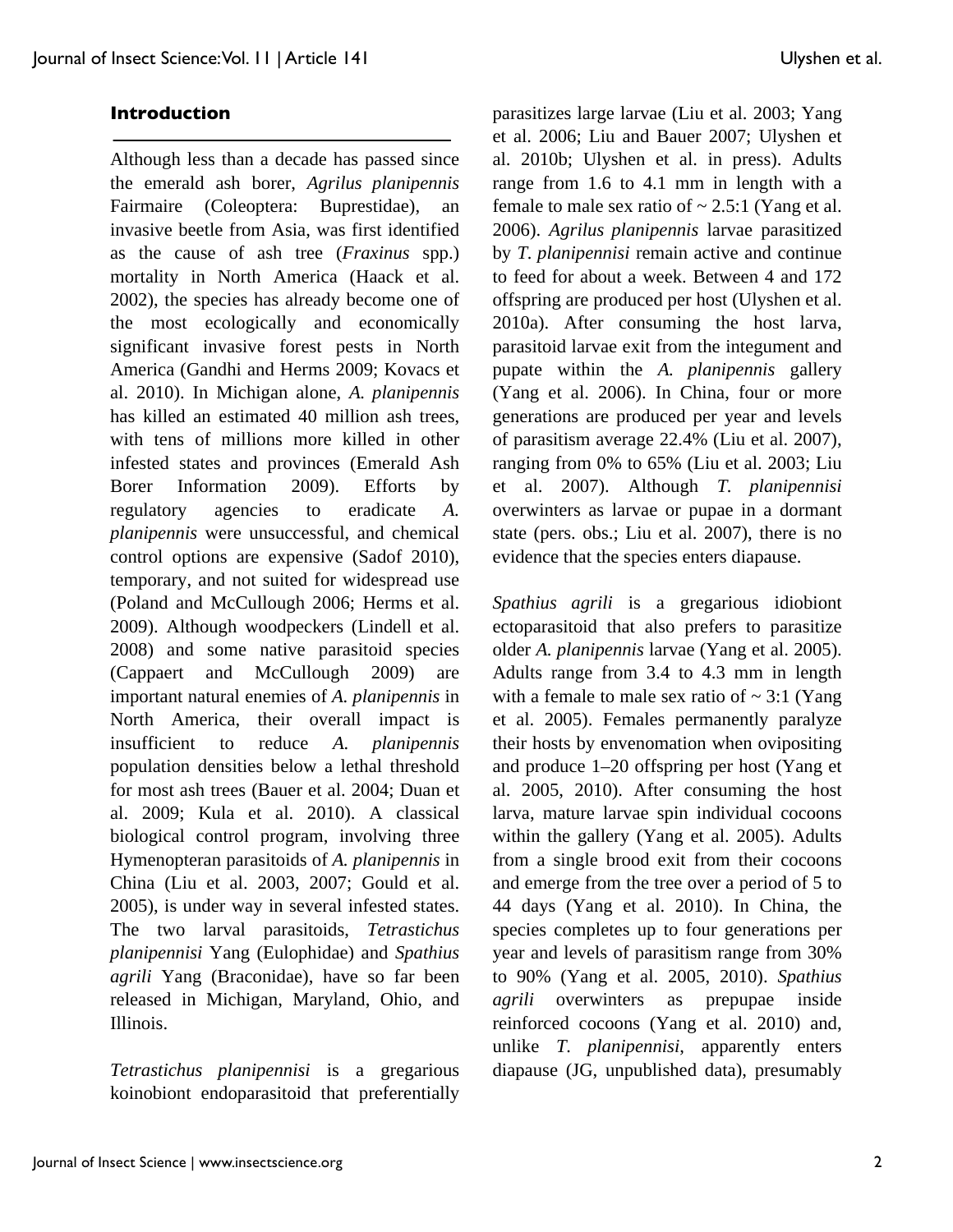in response to changing photoperiod and/or temperature (Leather et al. 1993).

Whereas rearing methods have been developed for both species and releases began in 2007 (Bauer et al. 2008; Ulyshen et al. 2010a; Yang et al. 2010), information on where and when to release either species is lacking. This is problematic considering that, historically, most introduced biological control agents have failed to be established (Clausen 1956) and the inability to adapt to the new climate has been responsible for more of these failures than any other single factor (DeBach and Bartlett 1964). In addition, because natural enemies are usually restricted to narrower geographic or ecological ranges than their hosts (Messenger and van den Bosch 1971), it may not be realistic to expect *T. planipennisi* and *S. agrili* to establish and persist wherever *A. planipennis* occurs in North America. Although the distributions of *T. planipennisi* and *S. agrili* are known to overlap in China (Liu et al. 2003), the extent to which this is the case, and whether their ranges fully encompass the distribution of the emerald ash borer in Asia, remain unclear.

Clearly, large-scale releases of these species will be more effective where and when conditions have been shown to be suitable. The ability to successfully overwinter, for example, should be demonstrated prior to proceeding with any large-scale releases (Leather et al. 1993), but this ability has not been well-documented for either species anywhere in North America. In addition, the point at which it becomes too late in the season to expect successful parasitism and establishment following a parasitoid release is likely to vary between species and with latitude, but this too remains unexplored. A major obstacle in addressing these questions has been the lack of a reliable sampling method for evaluating the establishment of wood-borer parasitoids.

In the present study, field-cage methods were developed to preliminarily test the abilities of *T. planipennisi* and *S. agrili* to parasitize, develop and overwinter following three lateseason releases at both a northern (Michigan) and a southern (Maryland) location within the current North American range of *A. planipennis*. In addition to assessing the utility of the caging method, the information gained from this study should help determine where and when these species should be released to best achieve establishment and, ultimately, control of *A. planipennis*.

## **Materials and Methods**

**Study Sites**. This research took place simultaneously at two locations in the U.S. The first was a second-growth wetland forest (i.e., seasonally flooded) bordering a small stream in Ingham County, Michigan (42° 43' 98" N, 84° 25' 38" W). In addition to green ash, *Fraxinus pennsylvanica* Marshall (Lamiales: Oleaceae), other tree species common at the site included boxelder, *Acer negundo* L.(Sapindales: Sapindaceae), burr oak, *Quercus macrocarpa* Michaux (Fagales: Fagaceae), black cherry, *Prunus serotina* Ehrhart (Rosales: Rosaceae), red maple, *Acer rubrum* L. (Sapindales: Sapindaceae) and cottonwood, *Populus deltoides* Bartram Ex Marshall (Malpighiales: Salicaceae). The second location was a second-growth wetland forest with poorly drained soils dominated by *F. pennsylvanica* and A. *rubrum* in Prince George's County, MD (38° 42' 31" N, 76° 53'95" W). On average, the Michigan site is approximately five to seven degrees Celsius cooler than the Maryland site throughout the year and gets nearly 20 cm less rain annually (rssweather.com, accessed 3/30/2010).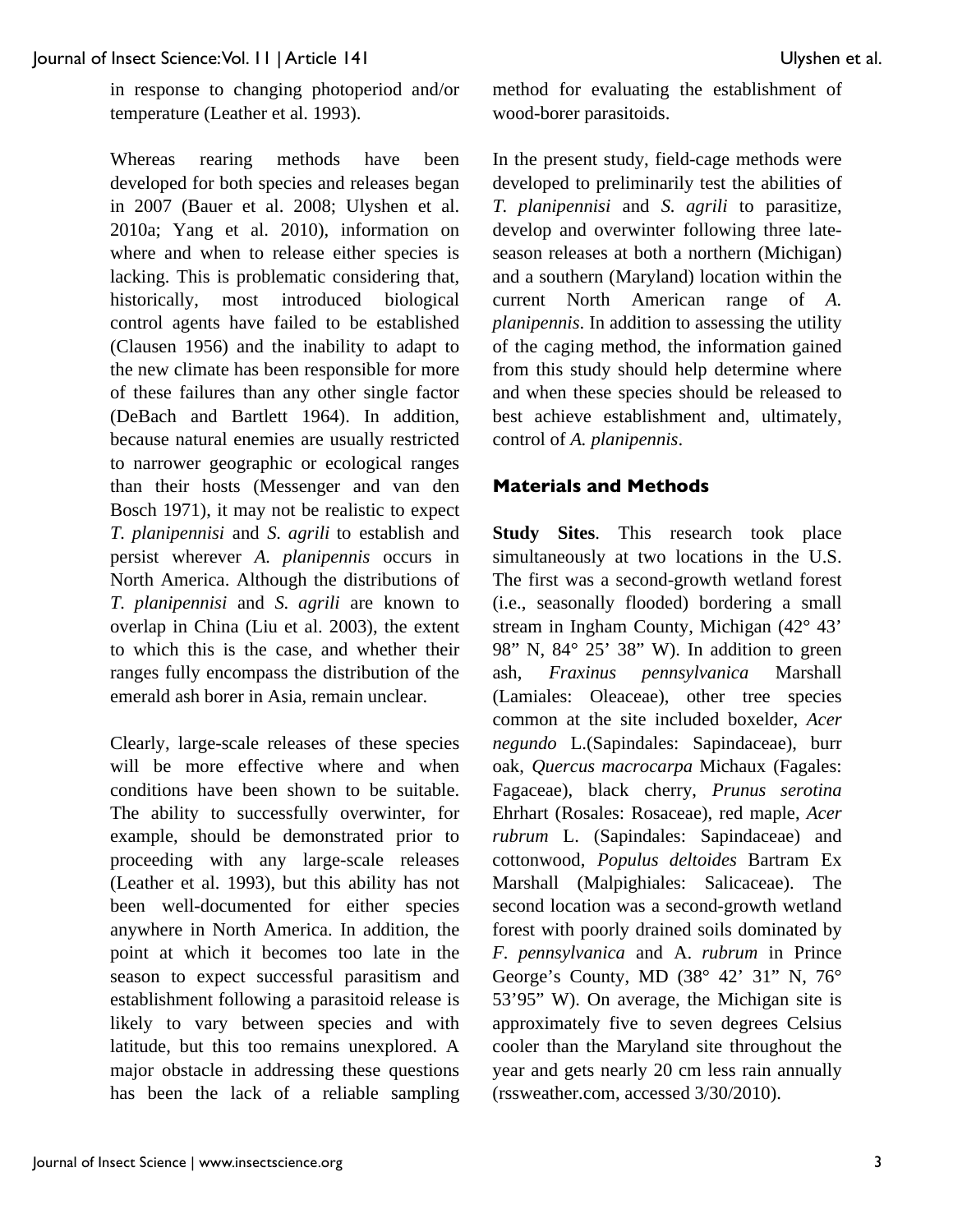**Parasitoids.** Laboratory colonies of *T. planipennisi*, originally collected in China (Liaoning province), and *S. agrili,* also originally collected in China (Tianjin city), were used in this study. Only naïve wasps that had not been presented with hosts were used in experiments. They were at least one week old at the time of use and were presumed to have mated because mating is known to occur almost immediately for both species following female emergence (personal observation).

**Field cages.** On three occasions in the fall of 2009 (25-26 August, 21-22 September and 13 October), five young green ash trees 4-7 cm in diameter at 1.5 m were selected at each location (i.e., 15 trees per location, 30 trees in total). Two cages were attached to each tree, surrounding separate  $\sim$  0.5 m sections of trunk, in which ten third- or fourth-instar, field-collected *A. planipennis* had been inserted. The heights of the cages varied somewhat among trees, but never exceeded 3 m. The larvae were inserted into narrow grooves chiseled beneath small flaps of bark. The larvae were inserted "head down" to encourage feeding and the flaps of bark were held closed over the larvae with thin strips of Parafilm. The ten larvae in each trunk section were arranged in two "rings" encircling the trunk, each with 5 larvae, with the rings being  $\sim$  10 cm apart. All larvae were inserted 1-3 m above the ground. The cages were made of fine fabric screening held  $\sim$  5-10 cm away from the trunk by metal wire frames attached to each tree. Water in a vial with a cotton wick and honey streaked on the inside surface of a Petri dish lid were suspended with string in each cage. A section of plastic sheeting was stapled to the tree above each cage to provide shelter during rainstorms. For pictures of similar cages, see Ulyshen et al. (2010a). The cages were constructed over a two–day period; *A. planipennis* larvae were inserted and the wire frames attached on the first day and water, honey, screening and wasps were added on the following day. Staples were used to connect the edges of the screen and rubber bands were used to secure the screen to the trunk at the top and bottom of the cage. For each tree,  $10 \nsubseteq$  and  $\sim 5 \nless$  *T. planipennisi* were randomly assigned to one cage and  $5 \n\Omega$ and  $\sim$  5  $\stackrel{\frown}{\circ}$  *S. agrili* to the other.

The following April, the caged trunk sections were dissected to assign each *A. planipennis* larva to one of the five following fates: parasitized (by *T. planipennisi* or *S. agrili*), preyed upon (including parasitism by native parasitoids), alive, dead (not killed by a predator or parasitoid), or lost (larvae that could not be found at the time of sampling). At the time of sampling, *T. planipennisi* progeny were assigned to one of the following four categories: larva, pupa, emerged adult (still in the galleries) and exited adult (already emerged from the tree as evidenced by emergence holes through the bark). Because all *S. agrili* progeny at the time of sampling were inside cocoons, their precise stages of development could not be determined. All recovered parasitoid broods were individually placed in Falcon Petri dishes ( $50 \times 9$  mm with tight-fit lid) lined with moistened filter paper and reared in the laboratory to determine overwintering survival.

**Data Analysis***.* Because larvae were inserted into the ash trunks by different groups of people in Michigan and in Maryland, and ash tree health varied between locations (i.e., the trees selected in Michigan generally appeared healthier than those used in Maryland), data on parasitism and other fates of *A. planipennis* larvae for each parasitoid species at each location were analyzed separately with the likelihood Chi-square test (SAS Institute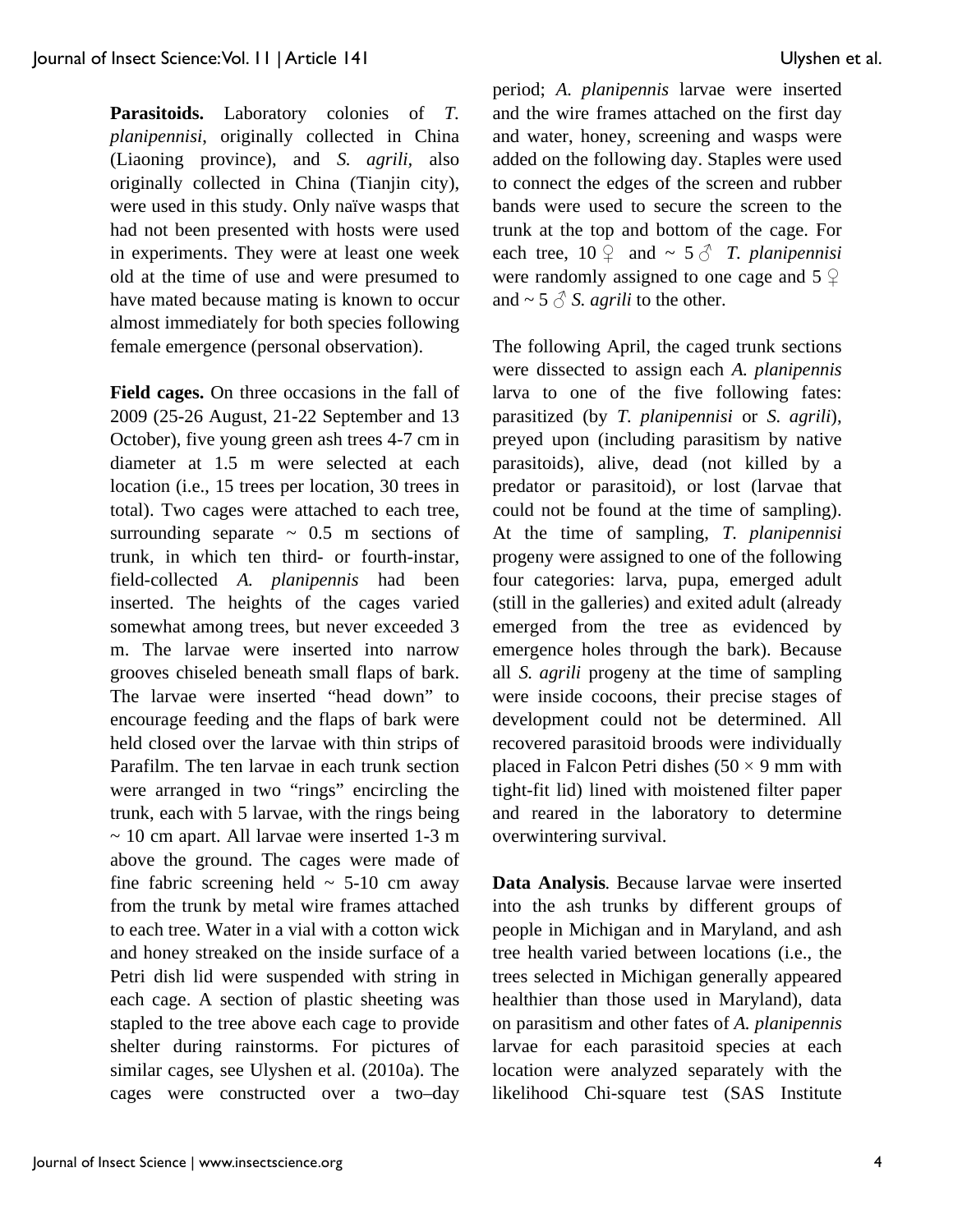2008). Percent parasitism calculations were based on all *A. planipennis* larvae recovered at the end of the experiment, including dead larvae as these were all healthy and actively feeding when inserted into the trees (Note: although some larvae may have died soon after insertion, making them essentially unavailable for parasitism, the extent to which this was the case cannot be determined). All of the *A. planipennis* larvae that were lost due to insufficient tightening of the bark flaps or destroyed during the sampling process, however, were excluded from the data set.

## **Results**

At both locations, *T. planipennisi* and *S. agrili* were able to parasitize hosts and overwinter at advanced stages of development. *Tetrastichus planipennisi* overwintered as late-instars or pupae after exiting the host, with about 89%  $(N=614)$  and 98%  $(N=208)$  of the progeny recovered from Michigan and Maryland,



Journal of Insect Science | www.insectscience.org 5

respectively, reaching adulthood in the laboratory. *Spathius agrili* overwintered inside cocoons, with about 53% (N=12) and 50% (N= 36) of the progeny recovered from Michigan and Maryland, respectively, reaching adulthood in the laboratory. *T. planipennisi* progeny were more developed at the time of sampling in Maryland than in Michigan due to climatic differences between the two locations (Figure 1). For example, all *T. planipennisi* broods from the first two caging periods in Maryland were adults at the time of sampling and half of the adults had already exited the trees. In Michigan, by contrast, all *T. planipennisi* broods from the first caging period consisted of pupae and those from the second caging period consisted of pupae as well as larvae. While *S. agrili* progeny were likely at more advanced stages of development in Maryland as well, all progeny recovered at both locations were within cocoons so their precise stages of development could not be determined.

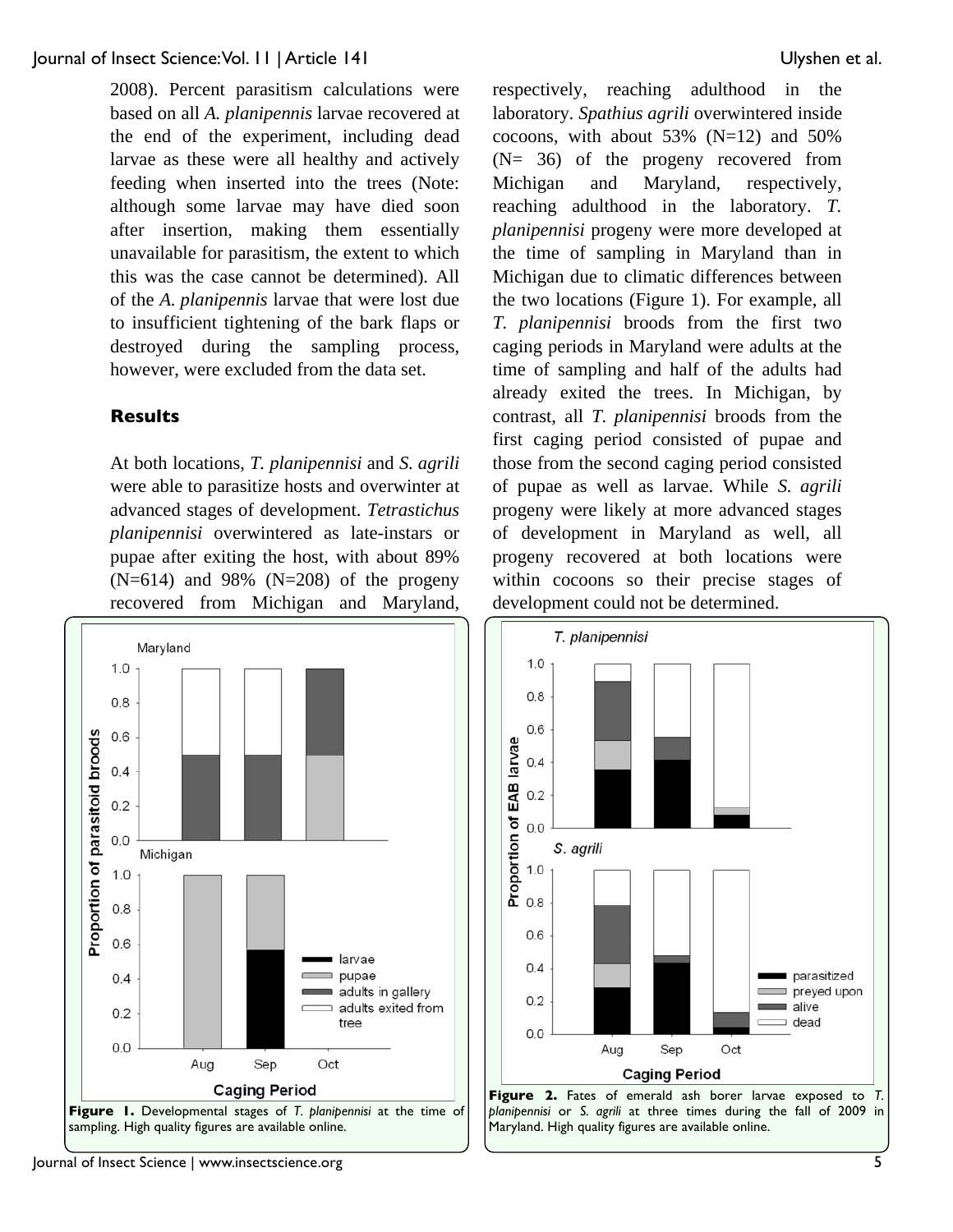In both Maryland (Figure 2) and Michigan (Figure 3), caging period significantly affected percent parasitism of *A. planipennis* hosts exposed to *T. planipennisi* (Maryland: N  $= 81, \chi^2 = 45.147, df = 6, p < 0.0001;$ Michigan: N = 146,  $\chi^2$  = 28.759, df = 6, P<0.0001) or *S. agrili* (Maryland: N = 60;  $\chi^2$  = 27.643, df = 6,  $p < 0.0001$ ; Michigan: N = 141,  $\chi^2$  = 53.124, df = 6, *p* < 0.0001), although this may be due in part to the fact that the mortality rate of *A. planipennis* larvae varied considerably among caging periods, particularly in Maryland (Figures 2 and 3). For *T. planipennisi*, successful parasitism occurred during all three caging periods in Maryland (Figure 2), but only during the August and September periods in Michigan (Figure 3). Percent parasitism by *T. planipennisi* in August (18.0 and 35.7%) and September (14.6 and 41.4%) was higher than in October (0.0 and 8.3%) in both Michigan and Maryland, respectively. Similarly, in Maryland, percent parasitism by *S. agrili* in August (28.6%) and September (43.48%) was significantly higher than in October (4.4%). In Michigan, by contrast, only 6.25% parasitism by *S. agrili* was observed in August and no parasitism was observed in September or October.

## **Discussion**

At both locations, caging period significantly affected the parasitism rate and stage of development of *T. planipennisi* and *S. agrili*. Parasitism was recorded for both species from each caging period in Maryland, but at considerably reduced rates in October. It should be noted, however, that, for reasons unknown, a large proportion of the *A. planipennis* larvae inserted in October in Maryland were dead at the time of sampling. Although the extent to which this was the case



cannot be determined, it is possible that some mortality took place soon enough after insertion to affect observed parasitism rates. In Michigan, parasitism was not recorded for either species in October and was recorded only for *T. planipennisi* in September. Though not detectable at the time of sampling, it is possible that some parasitism occurred following these releases but the parasitoid progeny were unable to develop adequately within or upon the host before the onset of winter. Alternatively, the apparent lack of parasitism in October in Michigan may be attributable to cool temperatures on the morning the wasps were added to the cages given that current weather conditions, especially temperature, can determine whether a field release will succeed or fail (Stiling 1993; Etzel and Legner 1999). Regardless, the results from this study suggest late-season releases of either species should be avoided when possible.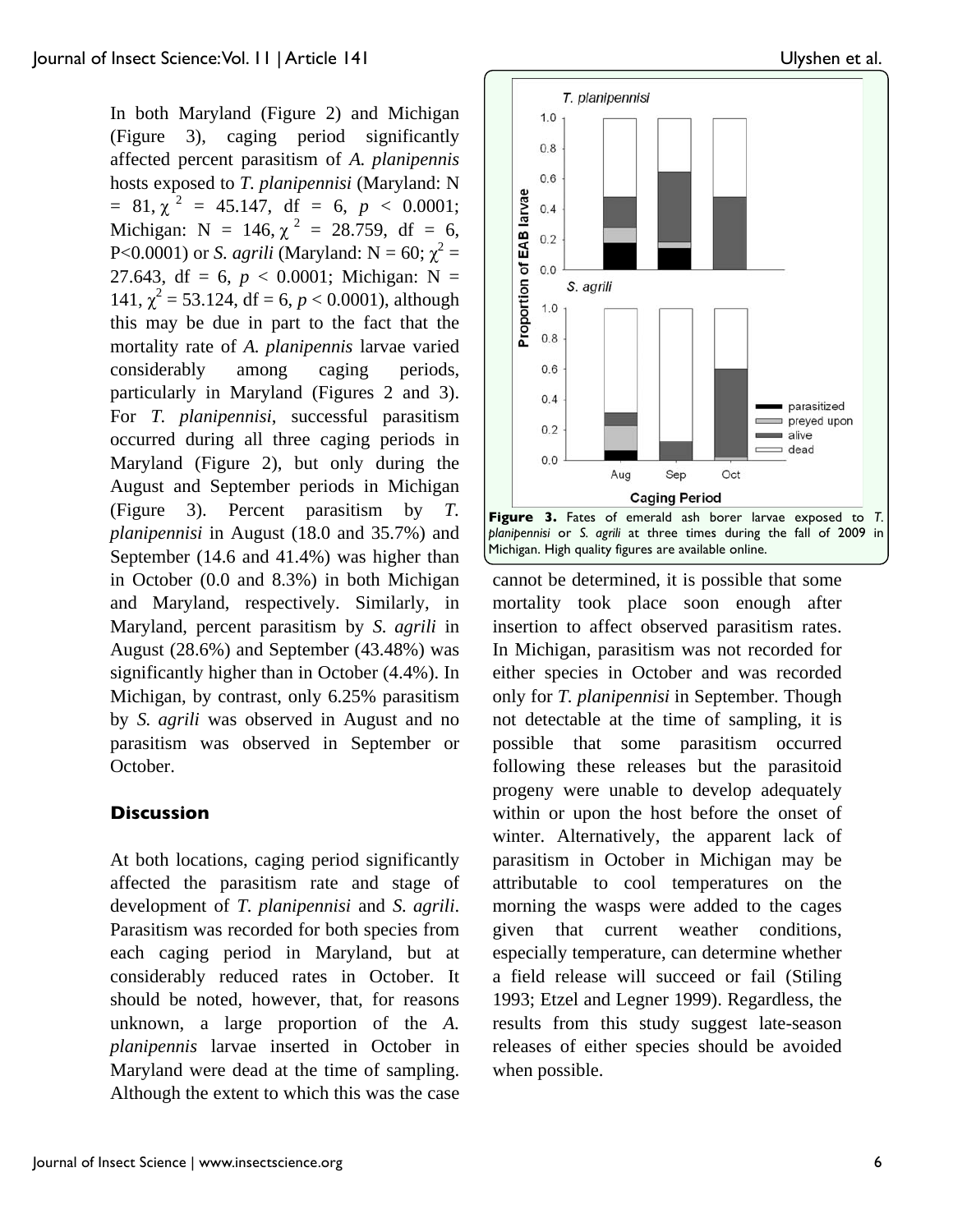#### Journal of Insect Science: Vol. 11 | Article 141 Ulyshen et al.

The parasitism rates exhibited by *T. planipennisi* and *S. agrili* were similar in Maryland for the three caging periods. In Michigan, by contrast, a greater proportion of hosts were parasitized by *T. planipennisi* than *S. agrili* in August and parasitism was recorded only by *T. planipennisi* in September. That *S. agrili* parasitized at lower rates than *T. planipennisi* in Michigan may be due, in part, to the fact that greater proportions of *A. planipennis* larvae died in August and September in the *S. agrili* cages (Figure 3). It remains unknown, however, if this mortality occurred soon enough after insertion to affect observed parasitism rates. In a field-cage study carried out within the same Michigan forest but several months earlier (i.e., June and July 2009), the number of hosts parasitized by *S. agrili* was comparable to that parasitized by *T. planipennisi* (Ulyshen et al. 2010a). (It should be noted that in the previous study, three female *S. agrili* or 10 female *T. planipennisi* were added to each cage compared to the five or 10, respectively, used in the present study). These inconsistent findings may either suggest that *A. planipennis* mortality did occur early enough in the present study to affect observed parasitism rates or that the effectiveness of *S. agrili* declines more rapidly near the end of the season than does that of *T. planipennisi*. More research will be needed to resolve this issue.

The caging methods described in this study should prove useful in assessing the climatic suitability of other sites before proceeding with large-scale releases of either species and may have utility in other wood-borer parasitoid systems as well. It is important to note, however, that a single documentation of overwintering following a field release is not conclusive evidence of suitability as it is common in biological control to document parasitism at immediate release sites even when conditions there are not suitable to maintain permanent populations (DeBach and Bartlett 1964). Consequently, long-term monitoring of release sites will be needed in order to fully assess the potential ranges and impacts of *T. planipennisi* and *S. agrili* in North America.

## **Acknowledgements**

We thank Timothy Watt, Anthony Capizzo, and Kristopher Abell for assisting with field work in Michigan; Allison Stoklosa, Mike Vella, Jeffrey Wildonger, Kim Rice, Charles Pickett, Mary Jo Klovensky, Rose Buckner, Josette Wiggins, Martin Proctor, Don Allen, Sam Stokes, Roger Barnes, and Chris Sargent for assisting with field work in Maryland; and Douglas Luster, Roger Fuester and two anonymous reviewers for comments on an early draft of the manuscript. This research was supported in part by USDA Forest Service Forest Health Technology Enterprise Team 2008 Technology Development Program to Improve Management of Emerald Ash Borer.

## **References**

Bauer LS, Liu LP, Haack RA, Miller DL, Petrice TR. 2004. Natural enemies of emerald ash borer in southeastern Michigan. In: V. Mastro, V, Reardon, RC, Editors. *Proceedings of the emerald ash borer research and technology meeting 2003*, pp. 33-34. USDA For. Serv. Gen. Tech. Rep. FTET-2004-02.

Bauer LS, Liu HP, Miller DL, Gould JR. 2008. Developing a classical biological control program for *Agrilus planipennis* (Coleoptera: Buprestidae), an invasive ash pest in North America. *Newsletter of the Michigan Entomological Society* 53: 38-39.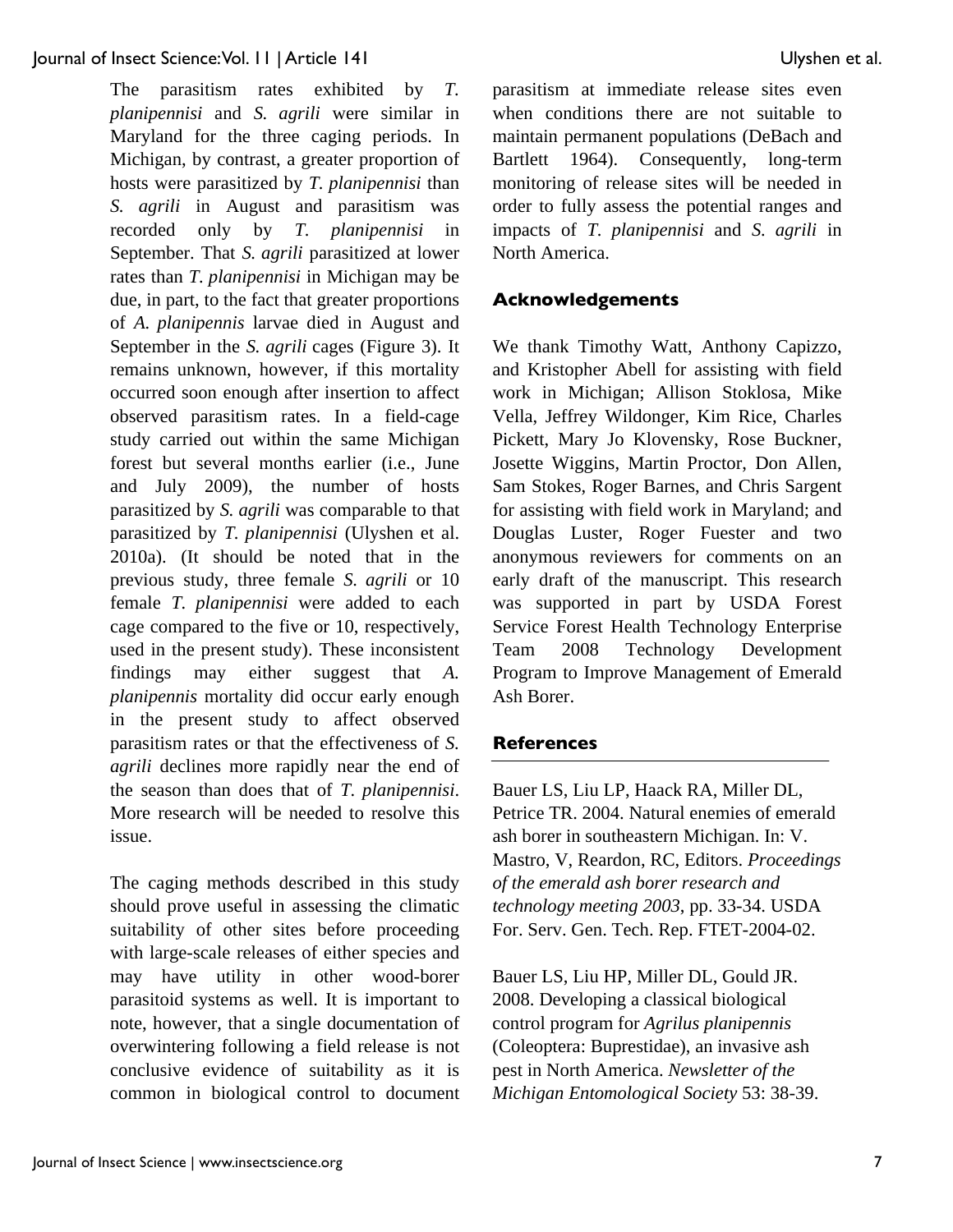Cappaert D, D. G. McCullough DG. 2009. Occurrence and seasonal abundance of *Atanycolus cappaerti* (Hymenoptera: Braconidae) a native parasitoid of emerald ash borer, *Agrilus planipennis* (Coleoptera: Buprestidae). *The Great Lakes Entomologist* 42: 16-29.

Clausen CP. 1956. *Biological control of insect pests in the continental United States*. USDA Tech. Bull. No. 1139.

DeBach P, Bartlett BR. 1964. Methods of colonization, recovery and evaluation. In: DeBach, P, Editor. *Biological Control of Insect Pests and Weeds*. pp. 402-426. Reinhold Publishing Corporation.

Duan JJ, Fuester RW, Wildonger J, Taylor PB, Barth S, Spichiger SE. 2009. Parasitoids attacking the emerald ash borer (Coleoptera: Buprestidae) in western Pennsylvania. *Florida Entomologist* 92: 588- 592.

EAB info. 2009. *New strategy being developed to deal with emerald ash borer*. http://www.emeraldashborer.info/files/eab\_sla m.pdf.

Etzel LK, Legner EF. 1999. Culture and colonization. In: Bellows, TS, Fisher, TW, Editors. *Handbook of Biological Control*. pp. 125-197. Academic Press.

Gandhi KJK, Herms DA. 2010. North American arthropods at risk due to widespread *Fraxinus* mortality caused by the alien emerald ash borer. *Biological Invasions* 12: 1839-1846.

Gould JR, Tanner J, Winograd D, Lane S. 2005. Initial studies on the laboratory rearing of emerald ash borer and foreign exploration for natural enemies. In: Mastro, V, Reardon, RC, Editors. *Proceedings of the emerald ash borer research and technology meeting 2004*. pp. 73-74. USDA For. Serv. Gen. Tech. Rep. FTET-2004-15.

Haack RA, Jendek E, Liu HP, Marchant KR, Petrice TR, Poland TM, Ye H. 2002. The emerald ash borer: a new exotic pest in North America. *Newsletter of the Michigan Entomological Society* 47: 1-5.

Herms DA, McCullough DG, Smitley DA, Sadof CS, Williamson RC, Nixon PL. 2009. *Insecticide options for protecting ash trees from emerald ash borer*. http://www.emeraldashborer.info/files/Multist ate\_EAB\_Insecticide\_Fact\_Sheet.pdf.

Kovacs KF, Haight RG, McCullough DG, Mercader RJ, Siegert NW, Liebhold AM. 2010. Cost of potential emerald ash borer damage in U.S. communities, 2009-2019. *Ecological Economics* 69: 569-578.

Kula RR, Knight KS, Rebbeck J, Cappaert DL, Bauer LS, Gandhi KJK. 2010. *Leluthia astigma* (Ashmead) (Hymenoptera: Braconidae: Doryctinae) as a parasitoid of *Agrilus planipennis* Fairmaire (Coleoptera: Buprestidae: Agrilinae), with an assessment of host associations for Nearctic species of *Leluthia* Cameron. *Proceedings of the Entomological Society of Washington* 112: 246-257.

Leather SR, Walters KFA, Bale JS. 1993. *The Ecology of Insect Overwintering*. Cambridge University Press.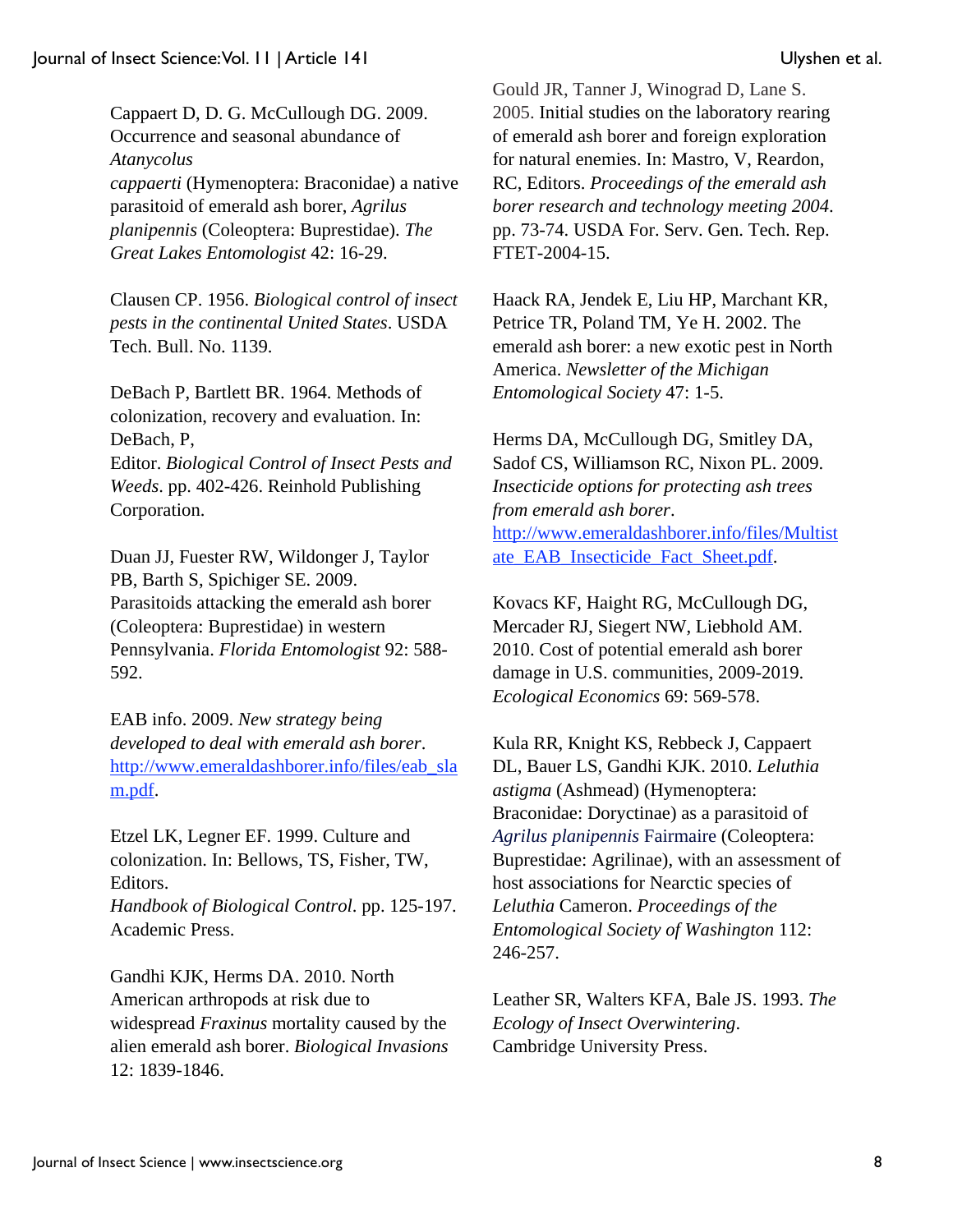#### Journal of Insect Science: Vol. 11 | Article 141 Ulyshen et al.

Lindell CA, McCullough DG, Cappaert DL, Apostolou NM, Roth MB. 2008. Factors influencing woodpecker predation on emerald ash borer. *American Midland Naturalist* 159: 434-444.

Liu HP, Bauer LS, Gao RT, Zhao TH, Petrice TR, Haack RA. 2003. Exploratory survey for the emerald ash borer, *Agrilus planipennis* (Coleoptera: Buprestidae), and its natural enemies in China. *Great Lakes Entomologist* 36: 191-204.

Liu HP, Bauer LS. 2007. *Tetrastichus planipennisi* (Hymenoptera: Eulophidae), a gregarious larval endoparasitoid of emerald ash borer from China. In: Mastro, V, Lance, D, Reardon, R, Parra, G, Editors. *Emerald ash borer and Asian longhorhed beetle research and development review meeting 2006*. pp. 61-62. U.S. Forest Service Gen. Tech. Rep. FHTET 2007-04.

Liu HP, Bauer LS, Miller DL, Zhao TH, Gao RT, Song L, Luan Q, Jin R, Gao C. 2007. Seasonal abundance of *Agrilus planipennis* (Coleoptera: Buprestidae) and its natural enemies *Oobius agrili* (Hymenoptera: Encyrtidae) and *Tetrastichus planipennisi* (Hymenoptera: Eulophidae) in China. *Biological Control* 42: 61-71.

Messenger PS, van den Bosch R. 1971. The adaptability of introduced biological control agents. In: Huffaker, CB, Editor. *Biological Control*. pp. 68-92. Plenum Press.

Poland, TM, McCullough DG. 2006. Emerald ash borer: Invasion of the urban forest and the threat to North America's ash resource. *Journal of Forestry* 104: 118-124.

Sadof CS. 2010. Emerald ash borer cost calculator. Online program.

http://extension.entm.purdue.edu/treecompute r/index.php.

SAS Institute. 2008. *JMP 8 Introductory Guide*. SAS Institute, Cary, NC

Stiling P. 1993. Why do natural enemies fail in classical biological control programs? *American Entomologist* 39: 31-37.

Ulyshen MD, Duan JJ, Bauer LS. 2010a. Interactions between *Spathius agrili* (Hymenoptera: Braconidae) and *Tetrastichus planipennisi* (Hymenoptera: Eulophidae), larval parasitoids of *Agrilus planipennis* (Coleoptera: Buprestidae). *Biological Control* 52: 188-193.

Ulyshen MD, Duan JJ, Bauer LS, Fraser I. 2010b. Suitability and accessibility of immature *Agrilus planipennis* (Coleoptera: Buprestidae) stages to *Tetrastichus planipennisi* (Hymenoptera: Eulophidae). *Journal of Economic Entomology* 103: 1080- 1085.

Ulyshen, MD, Mankin, RW, Chen, Y, Duan, JJ, Poland, TM, Bauer, LS. 2011. The role of emerald ash borer (Coleoptera: Buprestidae) larval vibrations in host-quality assessment by *Tetrastichus planipennisi* (Hymenoptera: Eulophidae). *Journal of Economic Entomology* 104: 81-86.

Yang ZQ, Srazanac JS, Marsh PM, Van Achterberg C, Choi WY. 2005. First recorded parasitoid from China of *Agrilus planipennis*: A new species of *Spathius* (Hymenoptera: Braconidae: Doryctinae). *Annals of the Entomological Society of America* 98: 636-642.

Yang ZQ, Srazanac JS, Yao XY, Wang XY. 2006. A new species of emerald ash